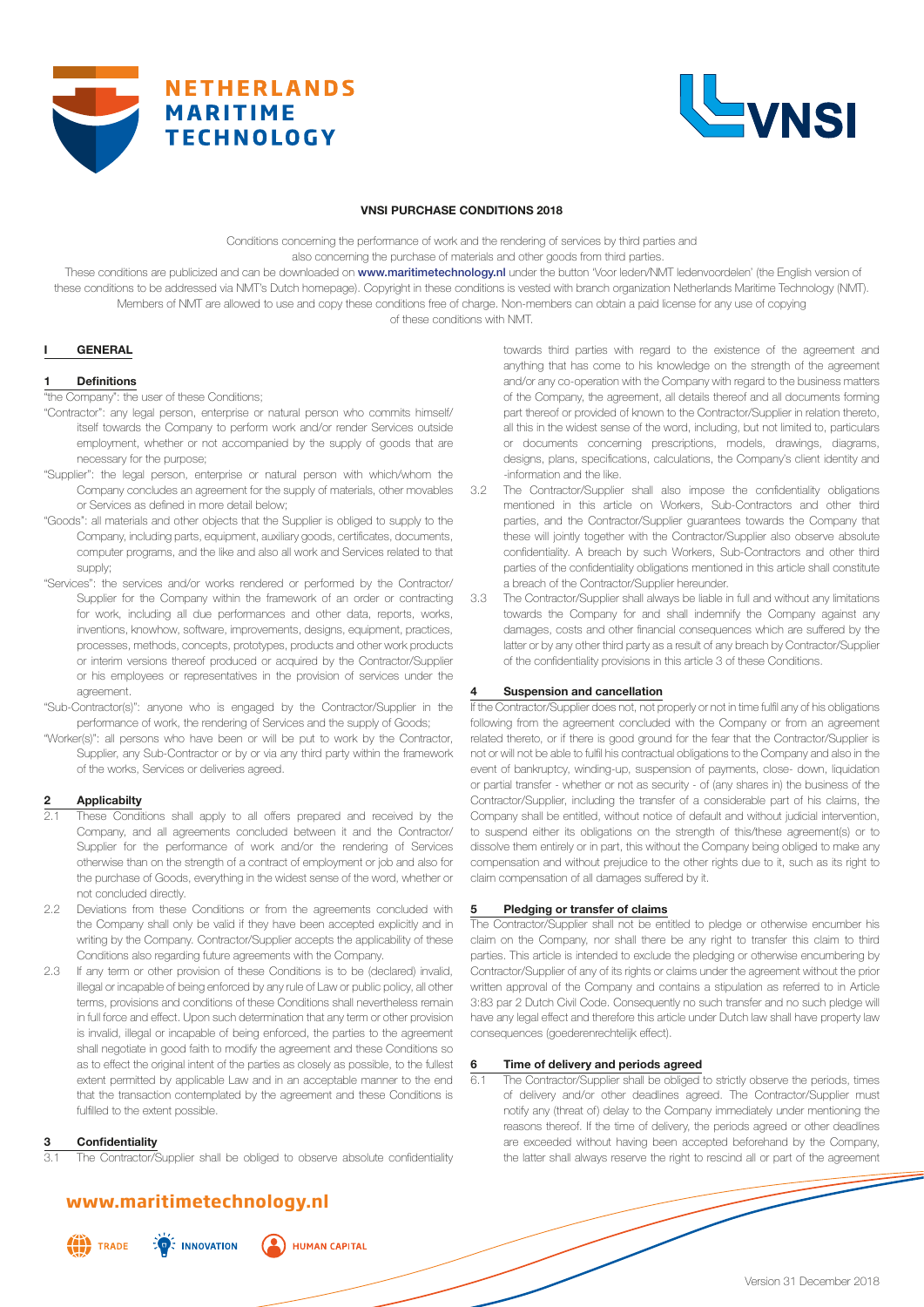



without notice of default or without judicial intervention being required and without prejudice to its other rights at law and contractual rights, such as compensation of all damage suffered by the Company as a result of exceeding the delivery time and compensation of the penalty as laid down in article 6.5.

- 6.2 On demand of the Company the Contractor/Supplier shall supply for its own account a work or production schedule in which the planning of the work and/or delivery, manufacture and assembly of the Goods to be performed is specified and in which all that information is supplied that the Company considers relevant. Furthermore, on demand of the Company, the Contractor/ Supplier shall supply for its own account progress reports that clearly represent the status of the work at that time.
- 6.3 The Contractor/Supplier and his Sub-Contractors shall be obliged to do everything possible to catch up any delays/arrears suffered. The performance of work in overtime and on Saturdays and Sundays and also the engagement of extra capacity and/or the additional sub-contracting of work (after written approval obtained from the Company) or other measures in any form whatsoever shall also be part of this obligation. The extra costs to make up for delays shall be for account of the Contractor/Supplier.
- 6.4 As long as the Contractor/Supplier has not fulfilled any and all of his obligations towards the Company, the Company shall be entitled to suspend its payment obligations towards the Contractor/Supplier until such moment that the Contractor/Supplier has fulfilled all such obligations towards the Company in full.
- 6.5 When the time of delivery, any period agreed or any other deadline as described in more detail in article 6.1 is exceeded by the Contractor/Supplier, the Contractor/Supplier shall pay to the Company a penalty of EUR 500 for every day of delay with a maximum of 15% of the agreed contract price or compensation agreed and notwithstanding the obligation of the Contractor/ Supplier to compensate the damage suffered by the Company as a result of that transgression and notwithstanding Company's right also to demand specific performance ("nakoming vorderen").
- 6.6 The Company is entitled to set off amounts payable to the Contractor/Supplier with stipulated discounts and other claims it may have against the Contractor/ Supplier or enterprises with which the Contractor/Supplier is affiliated, regardless of whether such claims are due and payable and/or can simply be ascertained (at law). Invocation of Section 6:127 et seq. of the Dutch Civil Code by the Contractor/Supplier is explicitly excluded.

#### **Storage**

- The Company may allow that on conditions yet to be agreed in more detail the Contractor or Supplier makes use of the storage yards and/or sheds belonging to the Company, which permission may be withdrawn again by the Company at any desired time, if there are reasons for this according to the Company.
- 7.2 The storage referred to in the preceding paragraph shall be entirely at the risk of the Contractor/Supplier, which means that the Company shall never be liable for any damage caused to the Goods stored. In so far as the Contractor/ Supplier stores goods of third parties, he shall indemnify the Company from claims of those third parties in respect thereof.

#### **8 Removal of (environmental) waste**

- The Contractor/Supplier shall be obliged to remove in a sound manner daily all waste, packing, chemical waste and the like produced by him or under his responsibility, this after consultation with the Company.
- 8.2 Chemical waste must be removed separately in a manner that fully complies with the environmental requirements and prescriptions applicable thereto. Each time when chemical waste is removed, the Contractor/Supplier undertakes to make a statement in which the toxic properties of the product to be removed are indicated.
- 8.3 The extra costs incurred by the Company with regard to the processing or removal of any waste as referred to in this article shall be charged to the Contractor/Supplier.
- 8.4 The Contractor/Supplier shall always be liable in full and without any limitations

# **www.maritimetechnology.nl**

 $\frac{1}{2}$  INNOVATION

**ALL** TRADE

**HUMAN CAPITAL** 

towards the Company for and shall indemnify the Company against any damages, costs and other financial consequences which are suffered by the latter or by any other third party (any and all costs and fines imposed by any (semi-)public organisation or inspection included) as a result of the fact that the (chemical or other) waste as referred to in this article is not removed, not sufficiently, not properly or not in time.

#### **9 Alterations**

- 9.1 Without written permission or a written request from the Company, the Contractor/Supplier shall refrain from in any way making alterations or introducing additions that affect or may affect the Goods and/or Services, which includes process and/or design changes and/or alterations that affect or may affect the specifications, performance, environmental friendliness, lifespan, reliability and/ or quality of the Goods and/or Services.
- 9.2 The Company shall be entitled to desire that the Contractor/Supplier makes alterations or modifications desired by the Company in the size and/or quality of the Goods and/or Services to be supplied.
- 9.3 If, in the opinion of the Contractor/Supplier, the alterations or modifications mentioned in article 9.2 have consequences for the agreed price, contract price or compensation agreed or for the time of delivery or duration agreed, the Company shall be informed in writing immediately but at any rate within eight days after notification of the alteration desired. If, in the opinion of the Company, these consequences indicated by the Contractor/Supplier are unreasonable or unacceptable in view of the nature and extent of the proposed alteration, the Company shall be entitled to instruct the Contractor/Supplier to execute such alterations or modifications forthwith and the Contractor/Supplier shall be obliged to execute such alterations or modifications forthwith in spite of the fact that no agreement exists between the Company and the Contractor/Supplier for the agreed price, contract price or compensation agreed or for the time of delivery or duration agreed as result of such alterations or modifications. Article 16.3 of these conditions shall apply to any remaining dispute between the Company and the Contractor/Supplier on this.

#### **10 Inspection and testing**

- 10.1 The Company or any third party designated by it shall always be entitled to (have others) survey ("keuren"), inspect (inspecteren) or test (beproeven) the Goods ordered, the works performed and the like, anywhere at all. The Contractor/Supplier shall provide all necessary information, facilities and aids for an inspection or test.
- 10.2 If during a survey, inspection or testing one or more Goods ordered, work performed or the like are rejected, the Contractor/Supplier shall be obliged to remedy the defect in question (including the replacement of (any of the) Goods) at his own risk and expense within the specified term and to have the remedied Goods or the work (works) re-surveyed, re-inspected or re-tested, without prejudice to all other rights vested in the Company by virtue of the agreement and without prejudice to its rights at law. The cost of the remedy cannot be charged by the Contractor/Supplier as additional work. Rejection by the Company shall not give rise to postponement of the terms agreed for completion or transfer/delivery.
- 10.3 Approval, surveying, inspection or testing shall not release the Contractor/ Supplier from any warranty, liability or other contractual obligations as following from the agreement.

### **11 Prices, Invoicing and payment**

- All prices are fixed and are final total net prices, expressed in Euros, carriage paid to delivery address, excluding turnover tax and including proper packaging. Price increases that occur after the formation of the agreement are and shall continue to be at the expense of the Contractor/Supplier.
- 11.2 All invoices shall be compiled pursuant to all statutory requirements relating thereto as set out in the Dutch Insurance Tax Act 1968 ("Wet op de Omzetbelasting 1968"), the Dutch Collection of State Taxes act 1990 ("Invorderingswet 1990"), the Dutch Implementation Regulations for the liability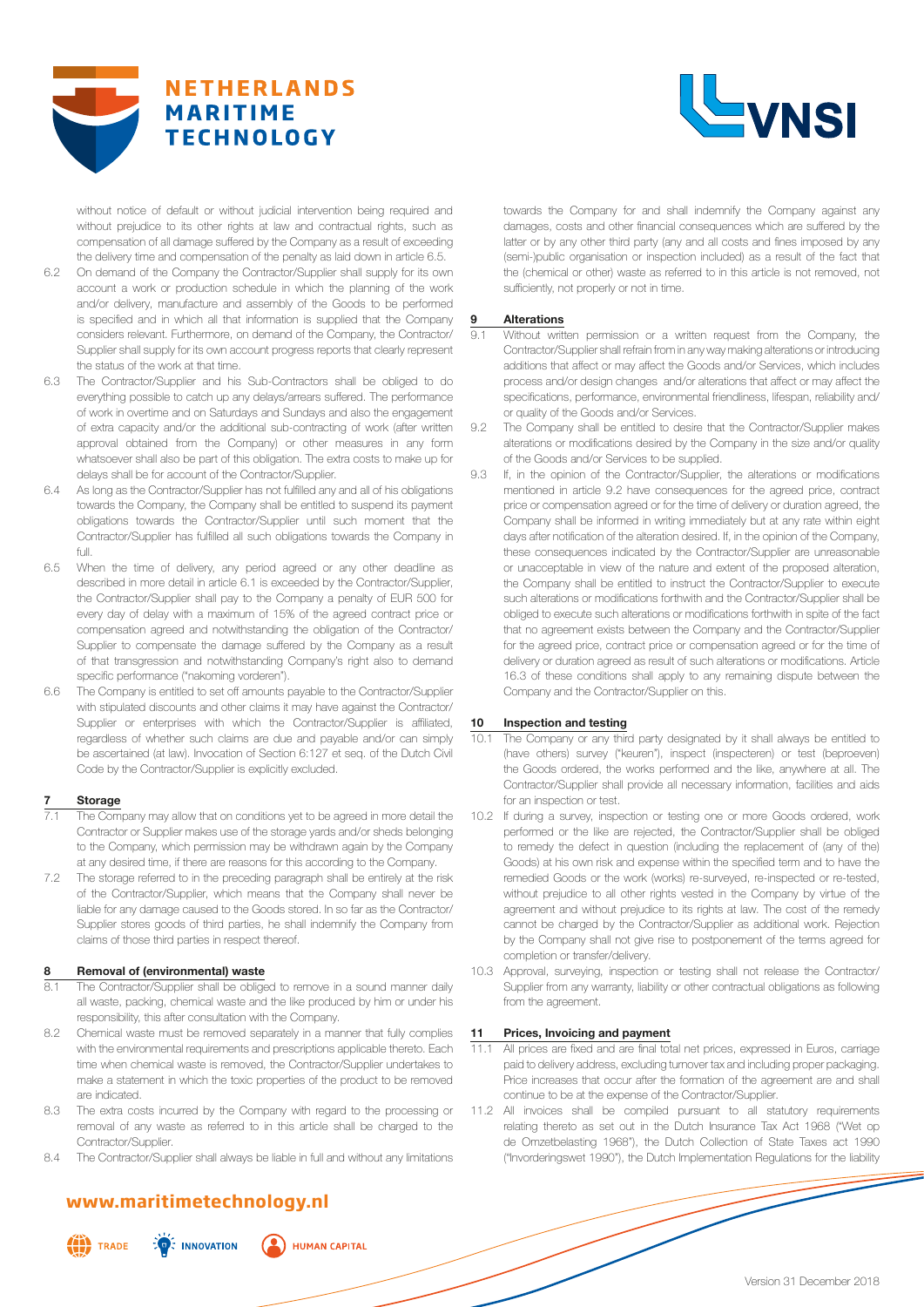



of recipients, Subcontractors and Clients 2004 ("Uitvoeringsregeling Inleners-, keten- en Opdrachtgeversaansprakelijkheid 2004") and any other applicable legislation. To the extent that the agreement (also) pertains to the performance of work or the Services, the wage costs shall be specified on the invoices and the invoices in question shall comply with all statutory requirements relating thereto. In the articles 11.2 and 11.4, the term 'requirements' is also considered to include said conditions, for example in respect of the limitation of (sequential) liability ("ketenaansprakelijkheid").

- 11.3 To any non-disputed invoices issued by the Contractor/Supplier in accordance with the requirements of the agreement and these Conditions a payment term of thirty (30) days shall apply.
- 11.4 If an invoice does not comply with the invoicing requirements referred to in article 11.2 and/or any other provision in these Conditions or the agreement, the Company shall be entitled to return the invoice in question and only be required to pay any amount specified on that invoice after it has received a new revised invoice which complies with the relevant requirements, in which case payment shall be made within the payment term of the revised invoice as referred to in article 11.3 of these Conditions.
- 11.5 The payment of an invoice by the Company does not constitute any acknowledgement that the Goods delivered and/or work performed comply with the agreement or are free of defects.
- 11.6 In the event of an untimely compliance on the part of the Company with its payment obligations, the Company must be given written notice of default and granted a reasonable term of at least thirty days within which to comply as yet with the unfulfilled obligation before being in default.
- 11.7 In the event that the Company becomes liable for payment of interest due to an untimely compliance, such interest shall be equal to the interest rate of the European Central Bank for basic funding transactions (Euribor, twelve months' tariff) applicable at the time when the default occurred.

#### **12 Non-conformity**

- Neither receipt nor payment of the Goods and/or the Services shall entail acceptance. If it should appear that the Goods and/or the Services do not comply with the requirements and specifications described in the order and/ or specification, do not have the properties that the Company might expect thereof, are not suitable for the object for which they are to be used, do not offer the safety that one is entitled to expect, or otherwise show defects in quality, design, construction, manufacture, materials and/or assembly, the Company shall, at its sole discretion, be entitled to (i) fully or partially terminate the agreement without prior notice or legal intervention, (ii) demand full compliance from the Contractor/Supplier, (iii) demand that substitute Goods and/or Services be provided, (iv) demand from the Contractor/Supplier that the non-conformity be resolved by means of repair, or (iv) lower the price proportionally to the value of the actually provided Goods and/or Services, even if this leads to the full reimbursement of the price paid to the Contractor/ Supplier, and without prejudice to all the Company's other rights at law such as but not limited to claiming all damage suffered by the Company as a result of this non-conformity or unsafety or suspending its contractual obligations with regard to the Contractor/Supplier.
- 12.2 The preceding paragraph shall also apply if the Goods and/or the Services delivered or yet to be delivered do not comply with any statutory provision or prescription or any regulations in force under international or national law.
- 12.3 The Contractor/Supplier shall indemnify the Company against claims of third parties for compensation of damage as a result of non-conformity and/or unsafety of Goods and/or Services delivered, to be delivered or used, all this in the widest sense of the word.
- 12.4 The Contractor's/Supplier's duty to insure him adequately against liability risks as per article 15.6 of these Conditions also applies in full to any and all liabilities under this article 12.

#### **13 Warranty and repair**

- 13.1 The Contractor/Supplier in so far as applicable guarantees that (i) all Goods and/or Services shall be new and of excellent quality, free of defects and free of any legally not authorised or hazardous materials/components, such as, but not limited to, asbestos, and that in case work is performed, such work shall be performed by professional and certificated personnel and with the use of new materials of excellent quality, (ii) all Goods and/or Services and all works performed shall be fully in compliance with the relevant provisions of the agreement and the given specifications, (iii) all Goods and/or Services shall be fit for their designated purpose as follows from the specifications in the agreement and shall furthermore by virtue of the agreement or, if no provisions have been made on the matter in the agreement, based on the designated use of the Goods and/or Services comply with all applicable Dutch and other (foreign and international) government regulations and with all other applicable requirements; and (iv) all Goods and/or Services shall, in accordance with the applicable European directives, comply with the CE marking respectively the EC statement of conformity for machines/safety components or the "manufacturer's statement", with IMO's Marine Equipment Directive as well as with all other markings and statements applicable under such directives, or under any comparable directive, even to the extent that they replace or complement existing regulations. The Contractor/Supplier shall submit the EC statement of conformity to the Company.
- 13.2 These guarantees are not exhaustive and are not considered to exclude the guarantees prescribed by law, the standard guarantees issued by the Contractor/Supplier or other rights or guarantees to which the Company is entitled. These guarantees shall continue to apply until after completion, inspection, acceptance or payment of the Goods and/or Services as well as until after delivery (of the vessel or whatever other scope) by the Company to its final customer.
- 13.3 Without prejudice to all other Company's rights at law, under the agreement and these Conditions, the Contractor/Supplier shall be obliged on first notice from the Company to repair all errors, defects or other shortcomings that occur to the Goods and/or the Services within a period of (i) 12 months after commissioning, (ii) 24 months after delivery or (iii) 12 months after delivery by the Company (of the vessel or any other form of Company's scope) to the Company's end-customer, unless they are the result of normal wear and tear or unskilful use.
- 13.4 If the Contractor/Supplier replaces or repairs the Goods or their parts or the Services in the light of complying with his warranty obligations, a warranty period of 12 months after renewed commissioning shall again apply to these replaced or repaired Goods, parts or Services.
- 13.5 All costs to fulfil the said warranty obligations shall be for account of the Contractor/Supplier, which shall also include the extra costs that the Company has had to make in connection herewith.
- 13.6 If the Contractor/Supplier, in the opinion of the Company, removes the said errors, defects or other shortcomings late and/or not properly, and no delay in the remedy of the defect can be accepted, the Company shall be entitled to do or instruct others to do whatever is necessary at the expense and risk of the Contractor/Supplier to repair or undo the said errors, defects or shortcomings, notwithstanding the Contractor's/Supplier's obligation to compensate the damage suffered as a result of this by the Company to the latter.
- 13.7 The Contractor/Supplier guarantees that (i) spare parts required for the repair and/or maintenance of the Goods and (ii) any and all software updates required for the usage and operation of the Goods shall be available for and will be delivered to the Company for a period of 10 (ten) years following delivery of those Goods to the Company at prices in line with market conditions (price level as at the date of purchase of the supplied Goods, allowing for a customary inflation adjustment and margin). The Supplier further guarantees that he will take all measures necessary to ensure a sufficient level of knowledge within his enterprise to fulfil any and all obligations under the agreement and these Conditions, including but not limited to the period and obligations as per this article 13.7.

# **www.maritimetechnology.nl**

 $\frac{1}{2}$  INNOVATION

**ALL** TRADE

**HUMAN CAPITAL**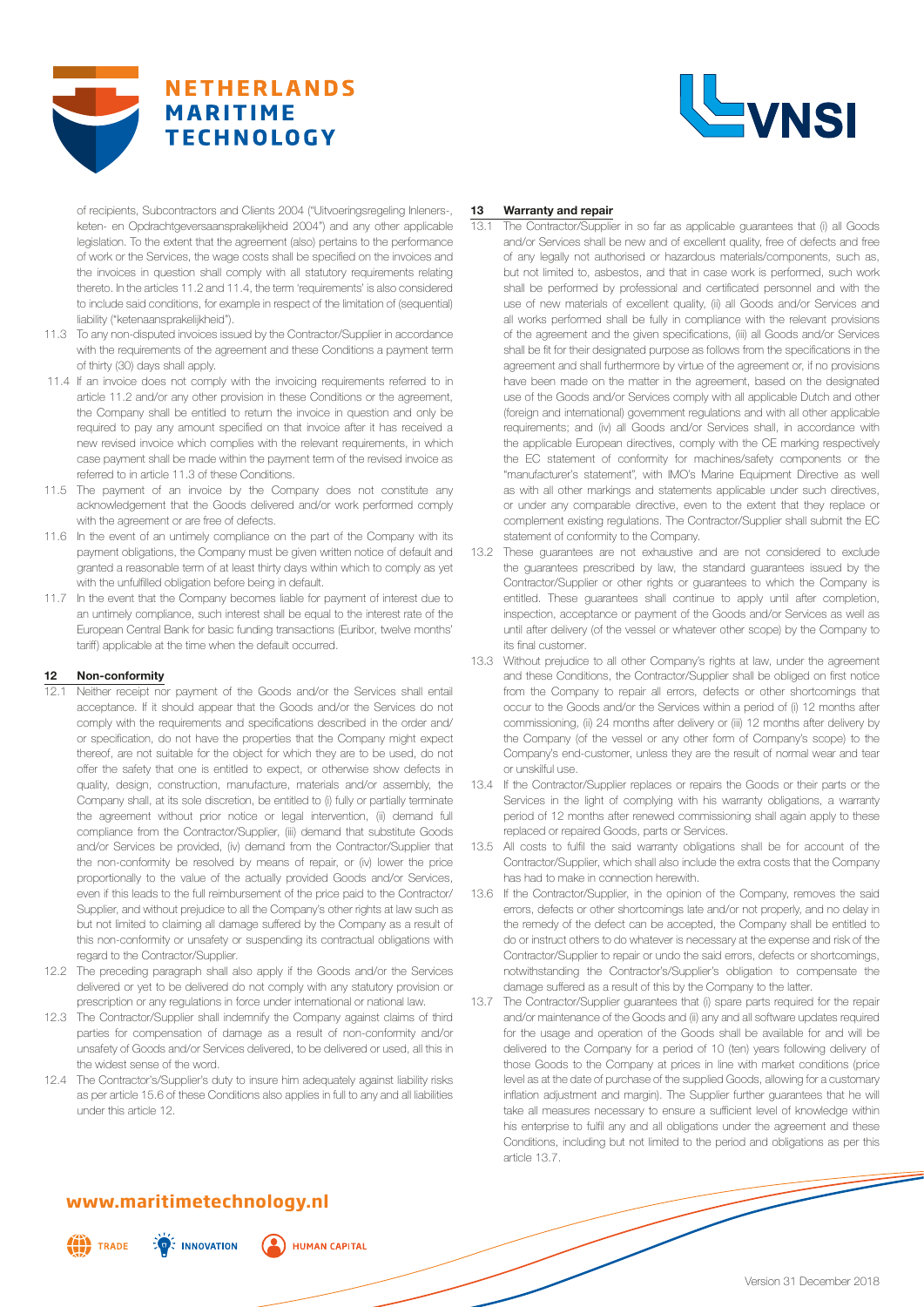



### **14 Intellectual property**

- 14.1 The Contractor/Supplier guarantees that the Goods and/or the Services to be delivered by him to the Company do not violate any patent, copyright, mark right and/or model rights or any other intellectual rights of third parties and the Contractor/Supplier indemnifies the Company against all claims as a result of this vis-à-vis the Company. The Contractor/Supplier shall pay the Company all costs, losses and interests that are the result of any (supposed) infringement, including those of litigation costs and costs of legal aid.
- 14.2 Unless agreed otherwise between the Parties in writing, all intellectual property rights ensuing from or otherwise established in the implementation of the Agreement, are vested exclusively in the Company. The Company is the rightful and sole owner of such rights. Intellectual property rights are considered to include, but not be limited to, all worldwide copyrights, neighbouring rights, personality rights, trademark rights, design rights, database rights and (claims to) patent rights attached to the ideas, designs, communications, drawings, images, sketches, research, analyses, materials, data, results, conclusions and all other objects and goods qualifying or possibly qualifying for one or more intellectual property rights.
- 14.3 In as far as necessary, the Contractor/Supplier hereby fully transfers to the Company in advance all intellectual property rights referred to in this Article 14 and included in the price agreed between the Parties. The Contractor/ Supplier hereby in so far as necessary also pledges to immediately cooperate in all future actions undertaken to effect the aforesaid transfer if so requested by the Company and at no cost. Should the Contractor/Supplier not have those rights, he shall make every effort to have those rights transferred to the Company.

#### **15 Liability**

- 15.1 Except in case of intent ("opzet") or wilful recklessness ("bewuste roekeloosheid") the Company shall not be liable to the Contractor/Supplier, to its Sub-Contractors, to its Workers, and to any other third parties engaged by Contractor/Supplier in relation to the agreement for any damage, of any nature whatsoever, suffered in connection with the delivery of the Goods and/or the performance of the Services. The terms 'intent' or 'wilful recklessness' of the Company shall mean the intent or wilful recklessness of the Company, of the organs of the Company ("organen van de vennootschap"), and/or of the managers of the Company ("leidinggevenden").
- 15.2 The Contractor/Supplier shall be liable for all damage that is caused to or by the Goods and/or Services delivered as a result of errors, defects or other shortcomings to the Goods and/or Services delivered, and also for all damage that is a result of the fact that the Goods and/or Services do not have the properties and characteristics that the Company might expect thereof, all this as regulated in more detail in the articles mentioned above concerning Non-Conformity and Warranty and also according to the rules of Dutch civil law. This liability also covers damage that is the result of exceeding the time of delivery as regulated in more detail in article 6 of these Conditions, damage to goods of third parties, consequential loss and other indirect loss caused to the Company or third parties. The Contractor shall furthermore be liable to the Company and/or its employees and/or any Sub-Contractor and/or his employees and/ or any third party person, and also all the surviving dependants of any such employees/persons, and/or any other third party for all damages of any nature whatsoever that are caused to (any of) them by the Contractor/Supplier and/or Workers in connection with the performance of the scope and work agreed.
- 15.3 The liability as mentioned in the preceding paragraph shall also apply if the damage is caused by or to machines, tools or other aids that are used by the Contractor/Supplier, its Sub-Contractors or its Workers.
- 15.4 The Contractor/Supplier shall fully indemnify the Company against all claims of third parties and hold it completely harmless for all damage that should arise for the Company, its personnel or any third party from or as the result of the agreement, any defaults thereunder or any wrongful (tortuous) acts by the Contractor/Supplier, its Sub-Contractors and/or its Workers, unless the Contractor/Supplier shall prove that any such third party claim is not in any way

connected to any circumstance which lies within the Contractor's/Supplier's risk.

- 15.5 The Contractor/Supplier shall be obliged to notify the Company immediately of each case in which within the framework of the delivery of the Goods and/or the performance of the Services damage of any nature is caused to Company's goods or persons and to prepare a report on the subject recording the facts of the accident, in such a manner that it can be concluded therefrom whether and to what extent the accident is the result of the fact that insufficient measures had been taken to prevent that accident.
- 15.6 Notwithstanding the provisions as mentioned above, the Contractor/Supplier shall be obliged to take out insurance that insures him adequately against liability risks as following from the agreement concluded with the Company for a minimum amount of EUR 10 million (ten million Euro) and whereby in the policy any right of recourse possibly to be exercised by insurers against the Company and/or its principals is excluded. If the Company desires this, the policy shall be submitted to it by the Contractor/Supplier beforehand for inspection and approval.

#### **16 Applicable law, language and jurisdiction**

- 16.1 All agreements concluded with the Company shall be subject to Dutch law only. The Vienna Convention (CISG) shall not apply.
- 16.2 Terms in these conditions refer to Dutch legal concepts only (as in some cases referred to in the Dutch language between brackets in italics) and shall be interpreted accordingly. The use of these or similar terms in any other jurisdiction shall be disregarded.
- 16.3 All disputes arising in connection with the agreement, or further agreements resulting therefrom, shall (except when the last sentence of this article 16.3 applies) exclusively be settled in accordance with the Arbitration Rules of the Netherlands Arbitration Institute, latest version. Unless the parties agree otherwise, the arbitral tribunal shall be composed of three arbitrators. The place of arbitration shall be Rotterdam, the Netherlands. The proceedings shall be conducted in the English language, unless both parties to the agreement and the dispute shall be Dutch, in which case the proceedings shall be conducted in the Dutch language. The arbitral tribunal shall decide in accordance with the rules of law. Regardless of the previous provisions of this article 16.3, the Company shall always be entitled to file any dispute as mentioned herebefore with the competent civil court at Rotterdam, the Netherlands ("rechtbank Rotterdam").

#### **ITHE PERFORMANCE OF WORK AND THE RENDERING OF SERVICES**

#### **17 Submission of the particulars of Workers**

- 17.1 On demand, at the times and with the frequencies as desired by the Company, the Contractor must supply a written statement of all the Workers, in so far as allowed containing for each one the name, forenames, address and town, date and place of birth and social insurance number ("BSN-nummer"), furthermore of each of these Workers a copy of a document as referred to in section 1 of the Compulsory Identification Act, (the Dutch "Wet op de Identificatieplicht", Bulletin of Acts and Decrees 1993, 660) and also all other particulars of the Workers desired by the Company. Alterations in these particulars shall also be passed on to the Company immediately and in writing. For Workers with a nationality of a State not within the European Union the Contractor must also supply copies of their work permits and also of their conditions of employment. For Workers from a State of the European Union the Contractor must supply a posting statement in the sense of EC Regulation 1408/71. For Workers who owe no wage tax in the Netherlands with regard to their work performed for the Company the Contractor must on first demand of the Company submit a statement of the Dutch tax authorities named (in Dutch) "Verklaring vrijstelling inhouding loonbelasting/premies volksverzekeringen".
- 17.2 On demand, whenever the Company desires this, the Contractor shall hand it

# **www.maritimetechnology.nl**

 $\frac{1}{2}$  INNOVATION

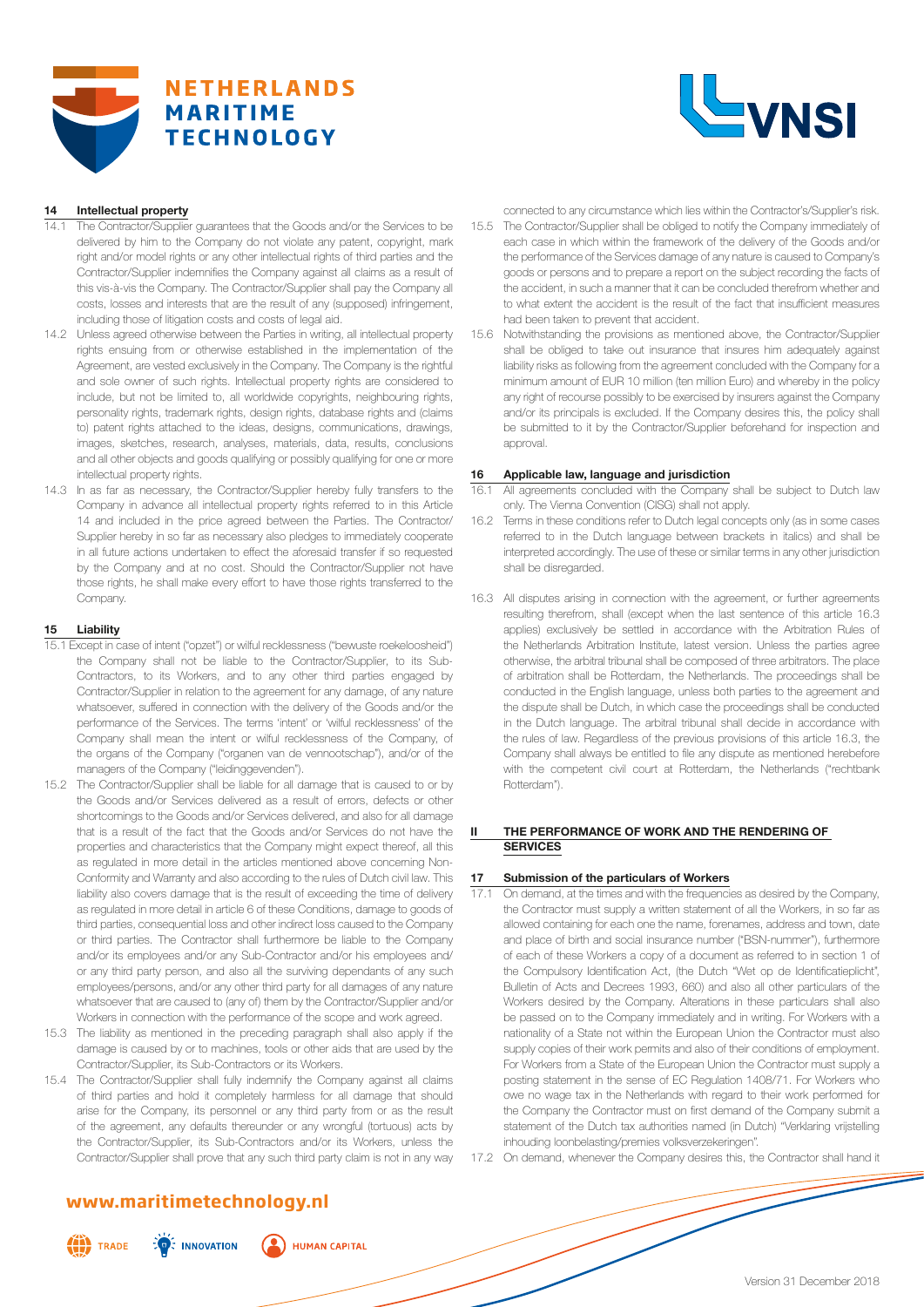



the pay sheets of the Workers for inspection and also give a written statement of the place or places where work has been done by those Workers and of the hours worked by those Workers in that/those place(s).

17.3 The Contractor is fully aware of all provisions of the mandatory Foreign Nationals Employment Act ("Wet Arbeid Vreemdelingen" - WAV), including the prohibition for certain foreign nationals to work in the Netherlands without having obtained a work permit ("tewerkstellingsvergunning"), and shall strictly adhere thereto in full. The Contractor shall also indicate the applicability in the Netherlands of the WAV to any subcontractors or other third parties to be contracted upon by the Contractor in relation to the execution of any agreement to which these Conditions apply and shall oblige such subcontractors or other third parties to contract upon the exact same conditions with their respective subcontractors as stipulated in these Conditions.

#### **18 Fulfilment of obligations under social insurance acts and wage tax**

- 18.1 The Contractor shall guarantee to the Company the timely fulfilment of all his obligations with regard to the Workers as following from the latest regulations, laws and social insurance acts such as (but not limited to) General Old Age Pensions Act, Surviving Dependants Act, Exceptional Medical Expenses Act, General Child Benefit Act, Sickness Benefits Act, Unemployment Act, Disability Insurance Act, Compulsory Health Insurance Act, Healtcare Act, Long-term care Act, Social Support Act, Juvenile Act, WagwEU Act, Foreign Nationals Employment Act and as following from the Wage Tax Act (the Dutch "AOW, ANW, AWBZ, AKW, ZW, WW, WAO, ZFW, ZVW, Wlz, Wmo, Jeugdwet, Wet WagWeu, WAV and Wet op de Loonbelasting").
- 18.2 On the Company's demand, prior to or at any time after the start of the work agreed, the Contractor shall be obliged to hand the Company a statement of the name and address of the administration agency with which the Contractor has been registered. The Contractor shall furthermore be obliged to supply all other information that the Company deems important in this connection on demand such as the number under which the Contractor has been registered with the Employee Insurance Administration Agency (the Dutch "UWV"), his wage tax number, his valid proof of registration with the UWV and the like.
- 18.3 The Contractor shall be obliged to submit to the Company, each time on its demand, a recent Statement on the Conduct of Payments ("Verklaring Betaalgedrag") from the UWV and the tax authorities (relating to himself and/ or to Sub-Contractors) that must not be older than three months, all this as referred to within the framework of the guidelines laid down in the WKA ("Wet Ketenaansprakelijkheid" – "Sequential Liability Act").
- 18.4 To the satisfaction of the Company the Contractor will have to prove that he and any Sub-Contractors to be engaged keep adequate administrative records from which it may be clearly inferred what amounts are due for social insurance contributions and for wage tax with regard to Workers.
- 18.5 The Company shall always be entitled to withhold the social insurance contributions and wage tax payable with regard to the work from the amounts to be paid to the Contractor and to pay them to the UWV or the Collector of State Taxes ("Ontvanger der Rijksbelastingen") on behalf of the Contractor.
- 18.6 Subject to the above provisions, on demand of the Company, the Contractor shall be obliged to open a G Account ("G - rekening") and to conclude a G Account agreement, all this as referred to in section 35(5) of the Collection of State Taxes Act 1990 ("Invorderingswet 1990") and section 16b(5) of the Social Security (Coordination) Act ("Coördinatiewet Sociale Verzekeringen") and also to conclude a transfer agreement with the Company that complies with the requirements imposed thereon in the Implementation Regulations for the Collection of State Taxes Act 1990 ("Uitvoeringsregeling Invorderingswet 1990") and other applicable legislation. The Company will then have the right to transfer to that G Account the part of the contract price or purchase price that is formed by the amounts that are payable with regard to the Workers for social insurance contributions and wage tax. This transfer shall discharge the Company for the relevant part of the contract price or purchase price. If and as long as the Contractor has not informed the Company in writing that the G Account has been opened, the Company shall be entitled to withhold the

# **www.maritimetechnology.nl**

 $\frac{1}{2}$  INNOVATION



**HUMAN CAPITAL** 

relevant amount from the contract price or purchase price.

- 18.7 The Company shall be empowered to suspend the fulfilment of any obligation to the Contractor for any reason if the Company has valid reasons to believe that the Contractor will not fulfil or has not fulfilled his obligations as referred to in this article. The Company shall always be entitled to set off its debt to the Contractor with its recourse claim on the Contractor as referred to in section 16g of the Social Security (Coordination) Act and/or section 56 of the Collection of State Taxes Act 1990, irrespective of whether this recourse claim is claimable or susceptible of immediate set-off.
- 18.8 If on the strength of section 16a or 16b of the Social Security (Coordination) Act and/or section 34 or 35 of the Collection of State Taxes Act 1990 the Company is held liable for the social insurance contributions or taxes payable by the Contractor, or there is a possibility of this being the case, the Contractor shall be obliged to provide the Company with all information in order to enable the latter, as much as possible, to prove that the failure to pay those debts is not imputable to it or to the Contractor or to any Sub-Contractor.

#### **19 Sub-contracting work and services by the Contractor**

- 19.1 The Contractor shall not be entitled or empowered to have any part of the agreed Services performed by third parties via an agreement for sub-contracting or to make use of labour made available by third parties ("borrowed"), unless the Company has given prior written approval for the purpose.
- 19.2 If after obtaining written permission from the Company the Contractor is to have any part of the agreed work performed by third parties, he shall do so in pursuance of an agreement in which the articles 17 up to and including 19 of these Conditions have been fully included in an identical manner, in which connection it will be arranged that in that agreement the Contractor shall occupy the position of the Company and the third party to be engaged the position of the Contractor. On demand of the Company the Contractor shall be obliged to show the Company proof of the fact that the articles mentioned above have indeed been included in the agreement with any Sub-Contractors by immediately communicating and submitting for inspection to the Company the agreement mentioned in the preceding paragraph.
- If the Contractor fails to fulfil any of the obligations included in this article he shall forfeit to the Company a penalty immediately payable and not eligible for moderation to the amount of 10% of the contract price or purchase price in force between the Company and the Contractor, without prejudice to the right of the Company to rescind this agreement and to claim compensation and/or damages.
- 19.4 Should the Company at any time be required to pay any (Dutch) (semi-) governmental body and/or any (Dutch) government-related body and/or any other third party a penalty or other financial claim, and the liability to pay such a penalty or financial claim is in any way related to the Employees, third parties performing work for or at the request of the Contractor and/or third parties engaged by the Contractor (all in the broadest sense) and/or (non-compliance with) one or more of the obligations and/or laws and regulations referred to in articles 17 up to and including 19 of these Conditions, the Contractor shall at the first request of the Company be obliged to pay the Company the full amount owed by the Company in the matter, plus all costs incurred by the Company in the matter (including the actual costs of legal assistance).
- 19.5 The Contractor hereby fully indemnifies the Company against all claims for payment from third parties (including employees, Workers and Subcontractors), including but not restricted to tax claims, claims under civil law, claims under social insurance law and claims to compensation (including penalties, whether or not imposed by a (semi-)government body or any other government-related party) as well as all other claims from third parties, all if and to the extent that such claims relate to these Conditions, the agreement and all other documents relating to or based on these Conditions and/or the agreement, as well as if the aforesaid claims are based on the law and/or any other legal ground.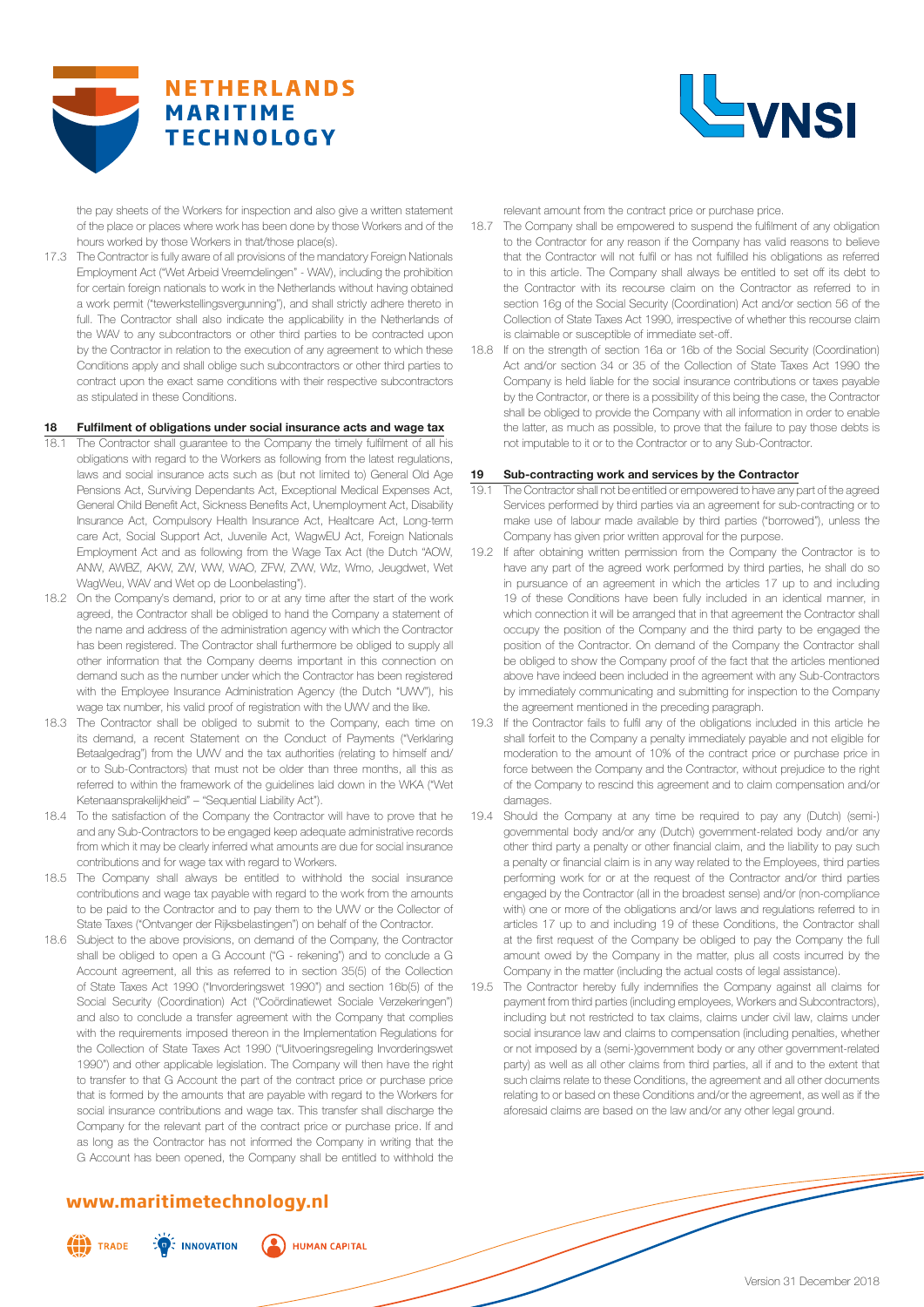



#### **20 Access**

- The Company shall be entitled to deny Workers access to its ground and premises, and/or to remove them therefrom or to desire from the Contractor that he replaces Workers by others if, in the opinion of the Company, there are reasons for this.
- 20.2 On request every Worker shall be obliged to identify himself when entering the Company's premises.

#### **21 Order, safety, nuisance and environment**

- 21.1 The Contractor shall be responsible for the working conditions and the safety under which the agreed works are performed and he must adhere to all applicable statutory requirements and other government prescriptions in the areas of order, safety, nuisance and environment and the like, to the prescriptions of the relevant classification agency if applicable and also to the locally prevailing prescriptions and rules of the Company in these areas.
- 21.2 The Contractor shall be obliged to instruct the Workers about applicable laws, regulations, prescriptions and the like, including the prescriptions in force at the Company and he shall guarantee that the Workers will observe all these laws, rules, prescriptions and the like.
- 21.3 The Contractor shall be obliged with observance of all relevant statutory prescriptions and the rules and prescriptions in force at the Company in respect of safety, health and environment to see to it that the work is done in such a manner that the safety of all the persons who are at the industrial estate/ object of the Company is guaranteed in the best possible way and their health is protected.
- 21.4 The Contractor shall indemnify the Company against all forms of damage and other negative consequences that follow for the Company from the nonfulfilment of the provisions of this article.
- 21.5 The Contractor's duty to insure him adequately against liability risks as per article 15.6 of these Conditions also applies in full to any and all liabilities under this article 21.

#### **22 Tools and other aids**

- If desired, the Company may make available tools, machines and/or other aids, on conditions to be agreed with the Contractor, on the understanding that small manual tools and personal protective devices shall never be made available by the Company.
- 22.2 If machines, tools and aids owned by the Company are used by the Contractor, Sub-Contractors or by any third party, the Contractor shall ascertain that these materials are in a good condition and the Contractor shall be obliged to report any defects, without prejudice to the Contractor's liability as arranged in more detail in article 15 of these Conditions.
- 22.3 If machines, tools and aids that are owned by others than the Company are used by the Contractor, any Sub-Contractor or any third party, the Contractor must ascertain that they comply with the statutory (safety) requirements and also with the requirements of safety to be imposed thereon by the Company, without prejudice to the Contractor's liability in pursuance of the provisions in article 15 of these Conditions.

#### **23 Non-fulfilment of obligations**

In connection with the obligations included in these Conditions and also in connection with any other obligations that follow for him from the agreement concerning the performance of a work with the Company, the Contractor shall be in default by the mere non-fulfilment thereof; no notice of default or demand will be required for the purpose.

#### **III THE DELIVERY OF GOODS AND MATERIALS**

#### **24 Prices**

All prices shall be total net end prices, shall be fixed and firm, in Euros, and including carriage-paid to the place of delivery, excluding turnover tax ("omzetbelasting") and including proper packing. Price increases after conclusion of the agreement shall be and remain for account of the Supplier.

#### **25 Place and scope of delivery**

- 25.1 The place of delivery shall be stated in the order. In the event of erroneous addressing by the Supplier the additional freight charges shall be for his account. If the prices have been agreed "ex works", the deliveries must be made carriage-paid to the place of delivery anyway, in which case the carriage may be charged.
- 25.2 If the Goods are collected by or on behalf of the Company, the Supplier must assist with loading without any charges being made for the purpose.
- 25.3 In addition to the delivery of and transfer of ownership in the Goods, which shall take place in accordance with the provisions of article 27 of these Conditions, the Supplier is also required to make available to the Company not only the Goods but also the corresponding parts, accessories and aids, and also all corresponding documentation (such as drawings, quality, testing, guarantee and classification certificates, service manuals, instruction books and handbooks).

#### **26 Transport risk and insurance; permits, licences, etc.**

- 26.1 Unless agreed to the contrary, the carriage of the Goods to be delivered shall be at the expense and risk of the Supplier and the Goods shall be delivered at the location to be indicated by the Company.
- 26.2 The Supplier shall be obliged to take out a transport insurance that insures him adequately against all current risks of transport, irrespective of whether this carriage is effected by air, by rail, by road or via ocean or inland shipping. The Supplier must see to it that the Company is mentioned in the policy as a co-insured. If desired by the Company the policy shall be submitted to it beforehand for inspection and approval.
- 26.3 The Supplier shall at his own risk and expense ensure to timely obtain all clearances, permits, certificates and licences required for the execution or on the basis of the agreement and shall furthermore ensure compliance with all provisions contained therein. Where any (one or more) of the clearances and/or permits and/or certificates and/or licenses will not be acquired and/ or compliance with the provisions contained therein cannot be met, this shall never justify reliance by the Supplier on Force Majeure.

#### **27 Transfer of ownership and risk**

The transfer of ownership and risk to the Company shall take place as soon as the Goods have been received and accepted by the Company. In the event of rejection of the Goods (or parts thereof) by the Company, ownership of the rejected Goods (or parts thereof) shall remain vested in the Company, however the risk in said rejected Goods (or parts thereof) shall be for the Supplier as from the moment of rejection onwards. If, as a consequence of the rejection of the Goods (or parts thereof), replacement of these rejected Goods (or the relevant parts thereof) takes place, ownership of said rejected Goods (or the relevant parts thereof) shall be vested in the Supplier as from the moment of acceptance by the Company of the aforementioned replacement onwards.

# **28 Goods to be made available by the Company**<br>28.1 All the Goods that are made available to the Sup

All the Goods that are made available to the Supplier by the Company for the performance of an order including (electronic) drawings, models, moulds, computer software, tools, particulars, specifications, instructions and the like shall be sent carriage-paid and shall remain the property of the Company at all times. If and as soon as the Supplier has completed the manufacture or has otherwise performed the work within the framework of which the Goods mentioned above have been placed at his disposal, he shall return them to

## **www.maritimetechnology.nl**